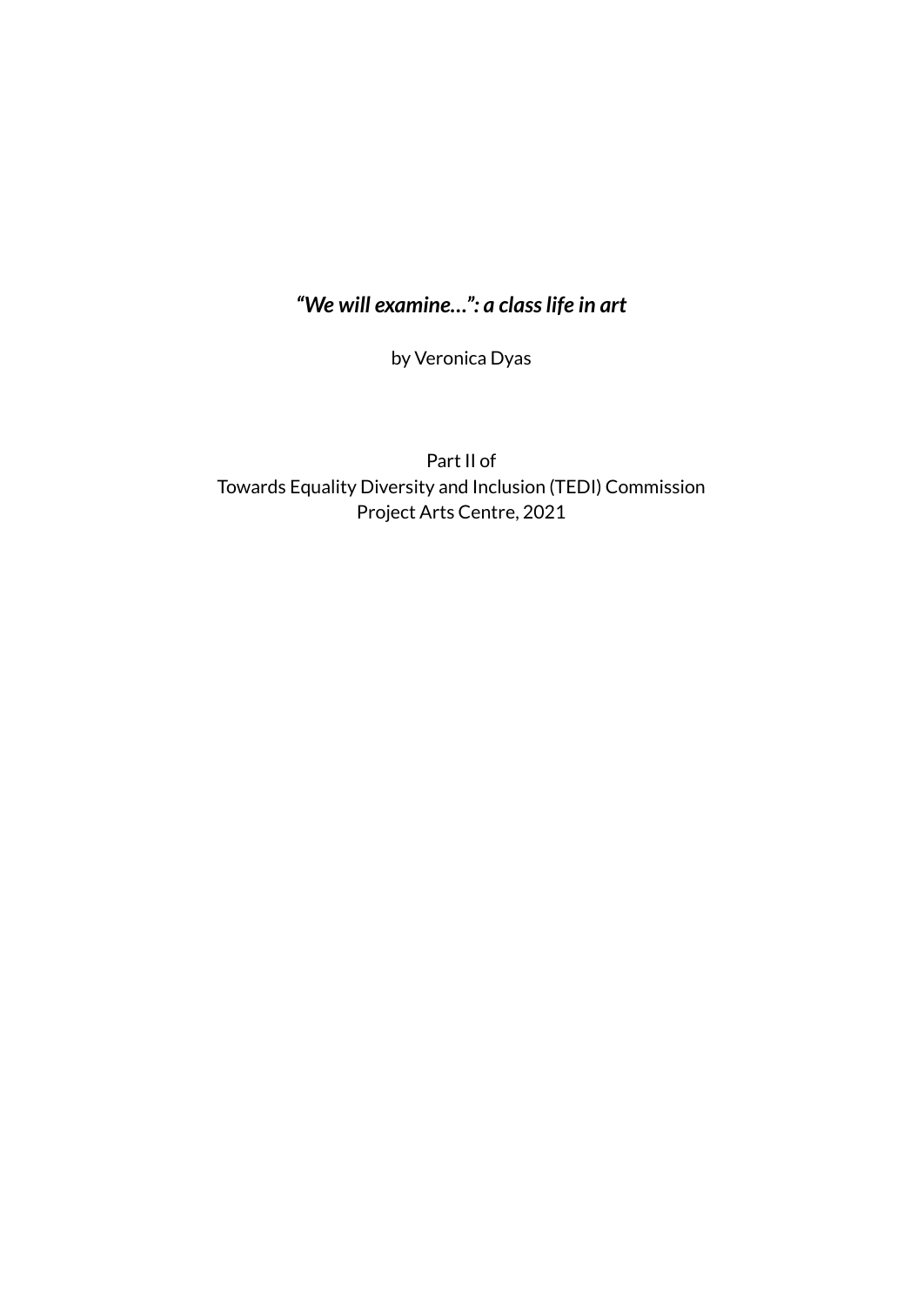There's a photograph, that I can't find, but it definitely exists, of a march passing Marrowbone Lane. Taken from above, it's skewed and at an angle, but I know what it is. It's taken from the same perspective I remember seeing it, hearing it. From the top floor window of our flat. Maybe I took it, but it was probably my mother. Concerned Parents Against Drugs March. Circa 1984.

Another photograph, this one I can hold in my hand, taken from the balcony. The opposite side. The same skewed perspective, the odd angle but internal within the flats, within the bounds. It captures more of the industrial back end of the Guinness's complex than it does the photograph's intention. Blue steel and piping dwarf the band visible in the far ground, the flag on a pole obscures the graffiti on the wall, and the majorettes follow,

marching from A Block towards C. St. Patrick's Day Parade. Circa 1984.

I don't want to talk about class

About how it feels and how it's lived

About how one of my earliest memories is witnessing the Concerned Parents Against Drugs march below our window

Passing by me special tree and down along Pimlico chanting

The sound of the collective voices unforgettable in how ye could feel it in the pit of your stomach, like nothing else I ever heard before, the desperation, the rage, the fear, the depth of suffering

The grief

Viscerally echoing up to our window on the top floor balcony

How that tree was special to me because there wasn't much greenery around us in the urban inner city, that one tree probably the oldest, most brilliant tree you'll ever see in Dublin 8, except for in the Phoenix Park $^{\rm 1}$ 

I don't want to talk about class anymore

I've been talking about class for years

About how over the Summer between third and fourth class everyone's older sibling *went on gear* 2 , and there was no amount of jaysus jayz fluid swept down the balcony, the landing and the stairwell that could make us feel clean again after

No amount of marching that could bring that lost generation back once they were gone, except the rare exception who could turn it round, turn it over and *get clean* 3

<sup>&</sup>lt;sup>1</sup> It's an anomaly of the Dublin Postal Code system that the Phoenix Park, although north of the river is technically in Dublin 8.

<sup>3</sup> I know I'm supposed to say Drug-Free now, but that's what we used to say then, I'm using the idiom of the time. <sup>2</sup> I know I'm not supposed to call it gear now, but that's what we called it then, I'm using the idiom of the time.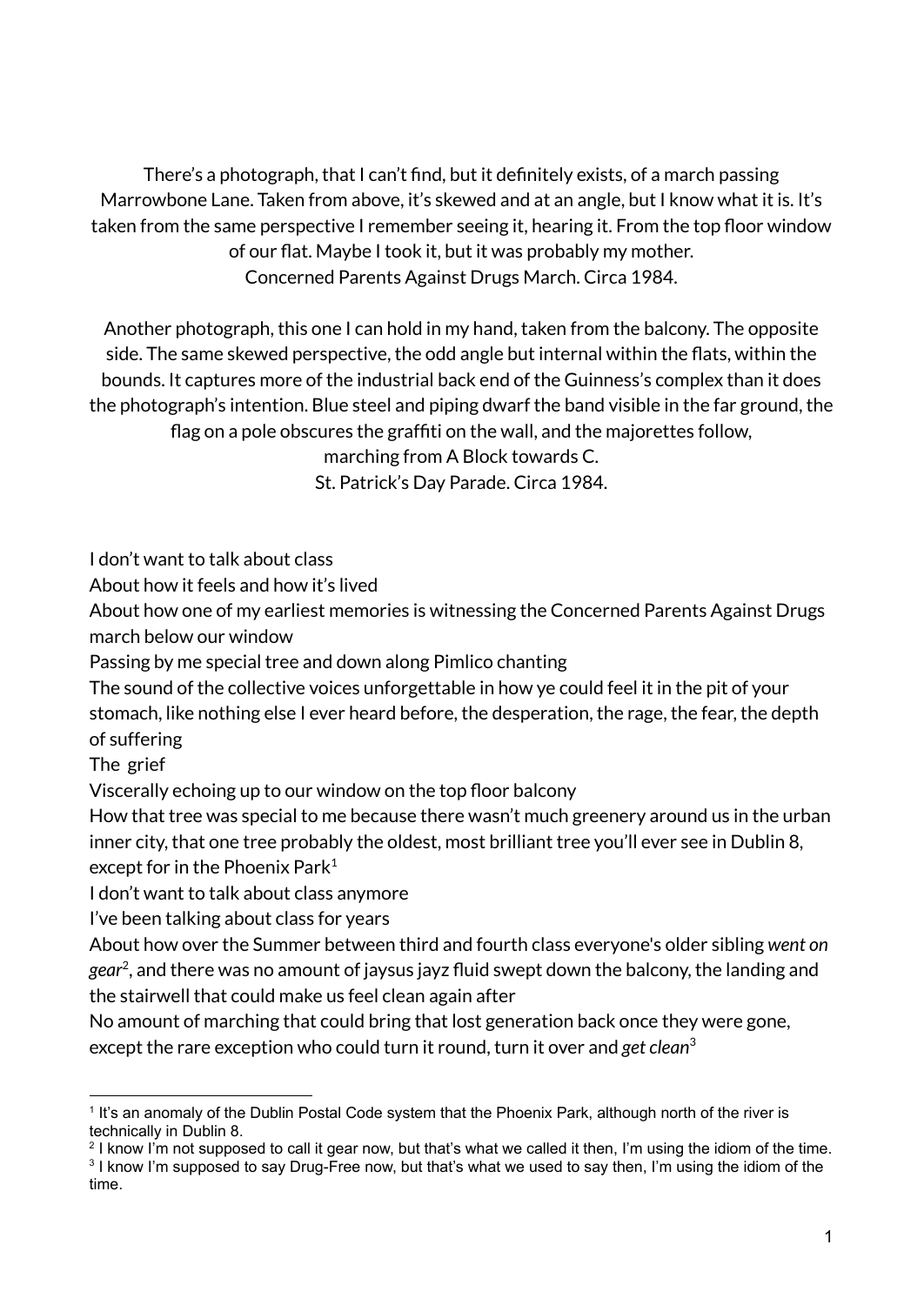The rare exception in a sea of pain and mourning and the intricate patterning on the tapestries made after to remember<sup>4</sup>.

I don't want to talk about class

About the new little tree planted to mark the tragedies, locally, to remember our dead How their faces insert themselves into my peripheral vision when I walk around my area, no matter how long its been since they've passed, still

I don't want to talk about class

About how I walk around my area now because I can't afford to live there anymore

What was once ghettoised becomes gentrified

About how I sit at a table with colleagues who discuss how

'*It's actually really nice around there*' as if it's shock

And inevitably describe my people, the natives, as '*salt of the earth*'.

Close up on a gaggle of girls dressed in white dresses in the left of the frame. They all but one are wearing veils. The half face of one boy in a suit takes up two-thirds of the right. Hands clasped, smiling. You know it's not the Communion day because the girls wear black shoes, and three of them are wearing Summer white, still too young for the full regalia. May Day Procession. Circa 1982.

I don't want to talk about class

I don't want to talk about how my accent shifts and changes according to the situation Unconsciously before, I notice it now, still

Notice how in certain company I attempt to neutralise it, to make it comprehensible

About how the nuns kept us back after school to give us *elocution lessons*

that we called '*electrocution'*

The shock of it

Social engineering

Accent reduction

Underlining the fact that we did not speak proper

That there was something wrong with us

How we didn't say our t-h's

How our speech patterns ran into each other at the end of sentences

Them not being able to understand what we were sayin'

Maybe that's where their fear came from

They felt alienated when we spoke together in the yard

I don't want to talk about class

How *the teachers did their best for us*

*Butsure what could they do*

They just couldn't imagine a life for us beyond the vocational

Beyond the physical skills and trades of our natural inheritance

<sup>4</sup> https://www.aidsmemorial.org/quilt-history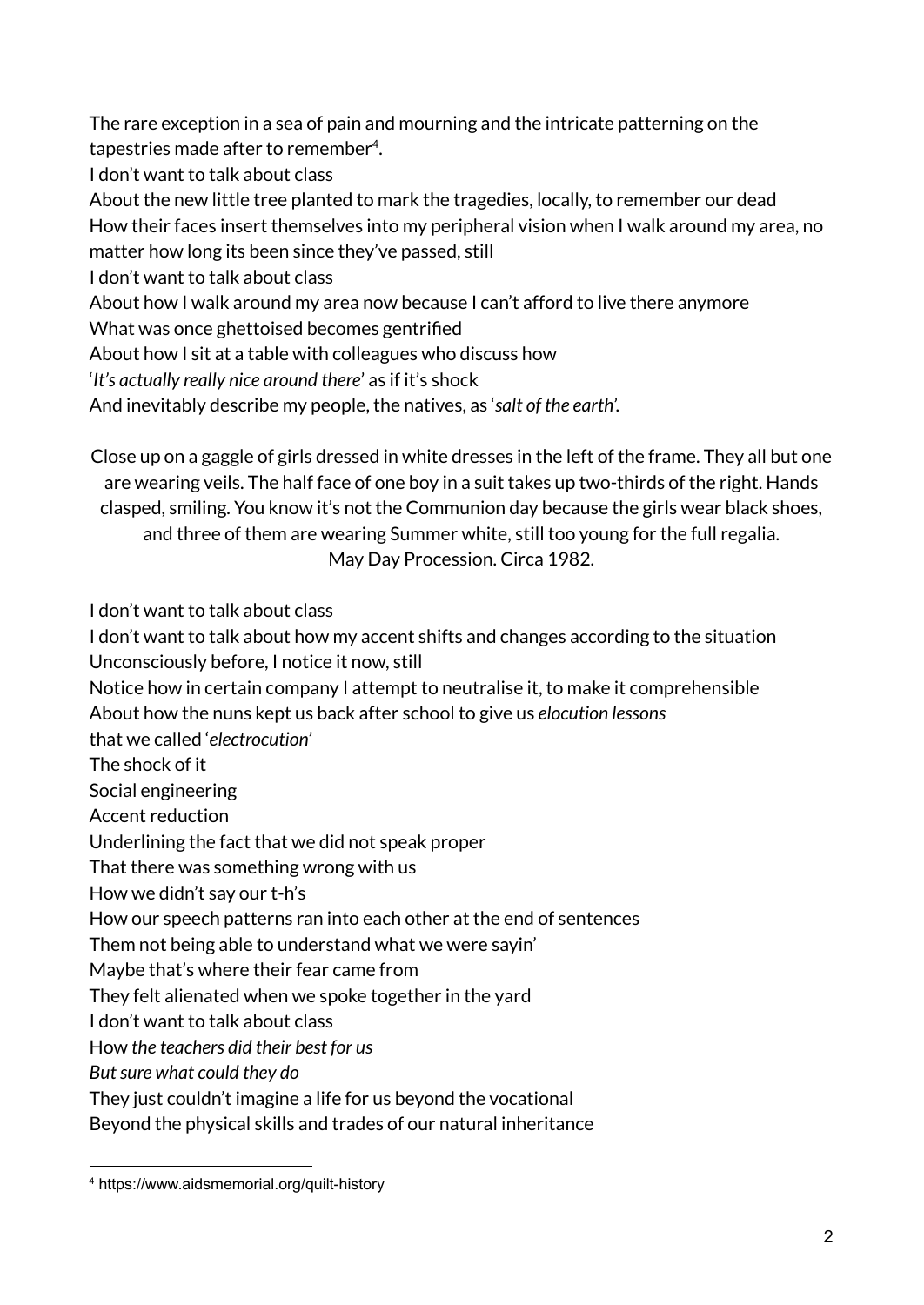So they never really mentioned college or going to University Didn't say much beyond the presumption that we would go to work *If there was work to go to* And that we shouldn't use our real addresses on the applications

Centre frame. A woman leans over from the waist away from the camera, her face turned towards it. A child in a red tracksuit lies propped up on her arms, facing forward between the woman's legs, her face turned towards her Mothers. In the background the flower bed and grass greenery of the park stretches towards Bride Street. Before the top part of the park was reopened, before the coved walls memorialised famous Irish writers, before the cafe, and artists' residence. There's no exit at the far end. St. Patrick's Park. Spring. Circa 1986.

Zoom down and back in time two years, you can see the coves of the park's back wall still covered by steel doors. A group performance, now unstageable, unmentionable, ignorant, bizarre. Silver hats and waistcoats, girls in frilly dresses, pink and yellow shirts pop above the tarmac. I played a boy, and struggled to coordinate my choreography with the troop. Liberties Festival, Liberties Music & Drama Society Performance. Circa 1984.

I don't want to talk about class

About when she said on our first day at University *'I'm glad you were at the auditions'cos you talk like me'* And that we both, and a few others too, knew what that meant How we were instantly in allegiance with each other, without any further articulation Because we were the odd ones out, the minority, still The ones who left straight after lectures to get to work on time Didn't hang around, or go to the Pav, didn't get involved in societies because we had to take two buses to make it on time, and if we missed one, we wouldn't get paid *Spooking in and out* Without a sense of entitlement Without our differing experiences being acknowledged in that space The precarity of choosing an education instead of stability It still being a choice for us We took all the notes, hung on every word Read every assignment over and over, did more than our best 'Cos we were constantly aware of the privilege of being there Learning about ourselves as something *other* Names we didn't call ourselves *Socio-economically disadvantaged Underprivileged Underclass* We read about and learned to understand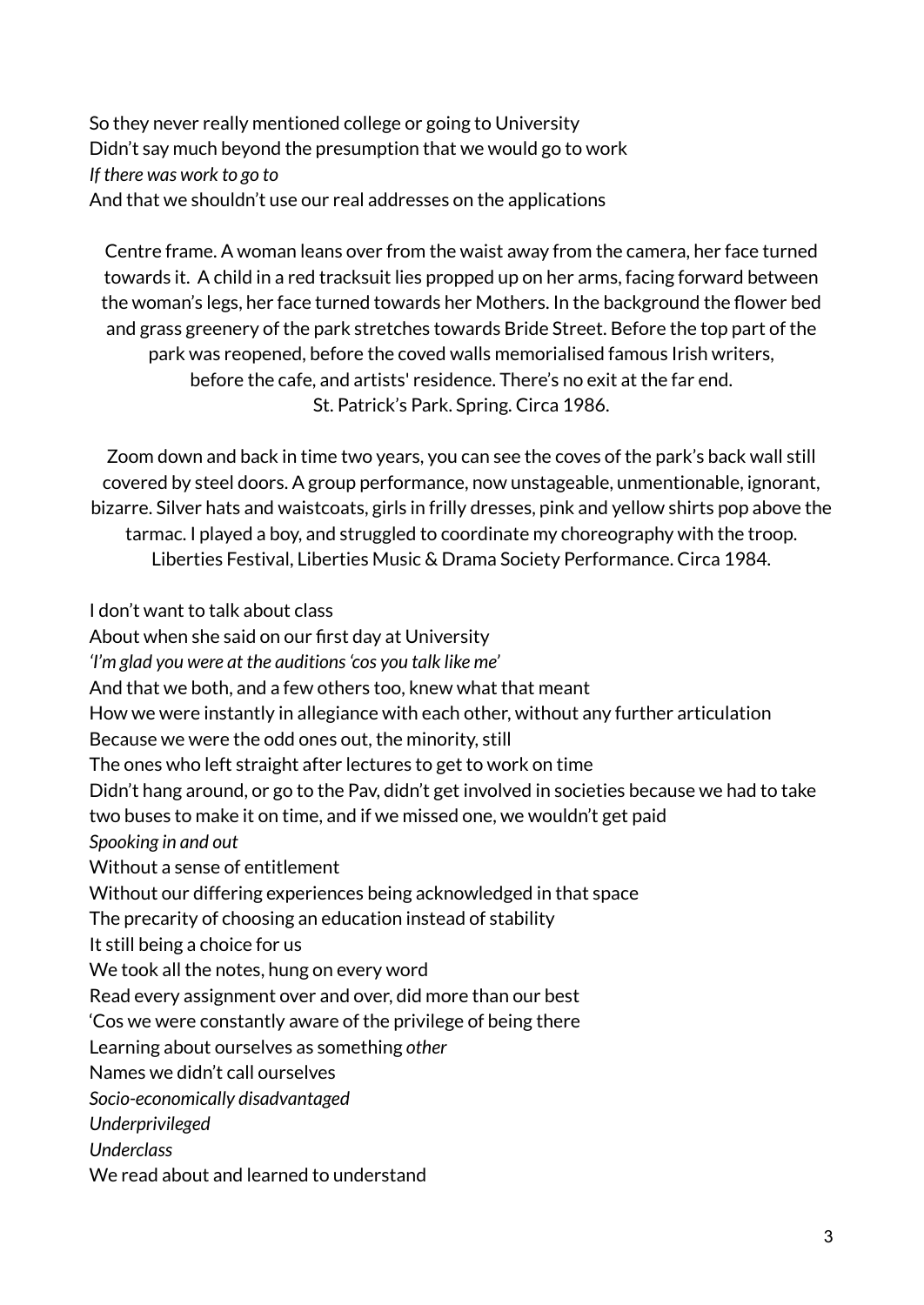I don't want to talk about class

About how I got through a whole year of my Masters in London by making my intonations more palatable

And still they *'did my accent'*

As if it was something novel, as if it wasn't something integral

Subjectifying my personhood, making a mockery

and me performing my Self to be understood

I'll never accept education as a sole indicator of a person's class.

To the left of the frame, two girls dressed in various haphazard browns stand leaning into each other so that their heads are touching, making a triangle with their bodies. A hand around each other's necks, one hand holding the others. They are standing on a concrete floor, outdoors, the remnants of chalk under their feet, the walls orange, a darker shade of, on the door, a middling shade of on the overpainted stone wall to their left. The front part of the front wheel of a bicycle middle right in frame. St. Brigid's Primary School, The Coombe (Where Pallas Projects is now). Circa 1989.

I don't want to talk about class

I've been trying to talk about class for years

About how I observe my need to mention my education when I'm around middle class people, more than I observe they seem to need to

Partly because it meant so much to me to be there, to *make it* into University and because I

feel like there's a presumption of inferiority, intellectually

Maybe that's just the chip on me shoulder bu'

Maybe people don't instinctually associate my accent with *criminality* and a lack of education Maybe there is no unconscious bias at play

Maybe their socialisation wasn't altogether that different from mine

I still keep my hands out of my pockets when I'm walking around a high end shop.

Two girl children stand on the balcony. It must be Summer, they are wearing Summer clothes, as if coordinated, the girl on the left in light blue and white, the girl on the right a darker blue polka dot skirt and a white cotton top. She holds the edge of the balcony with her left hand. They are smiling beneath the washing line hugging the wall. In the left foreground a large white pipe supports the orange nylon that holds it up. Puddles stretch along behind them.

The shoot is right there, it can't be seen but ye could smell it. In the top right corner, a triangle of almost white descends into the courtyard below, stretched all the way back to C Block. More washing lines, the tarmaced pitch before the playground was built, the shed. A Block looking left. Summer. Circa 1985.

Switch perspective. Facing right. Close up on a girl child wearing red, a boy child just behind. Him dark browned and her light browned hair.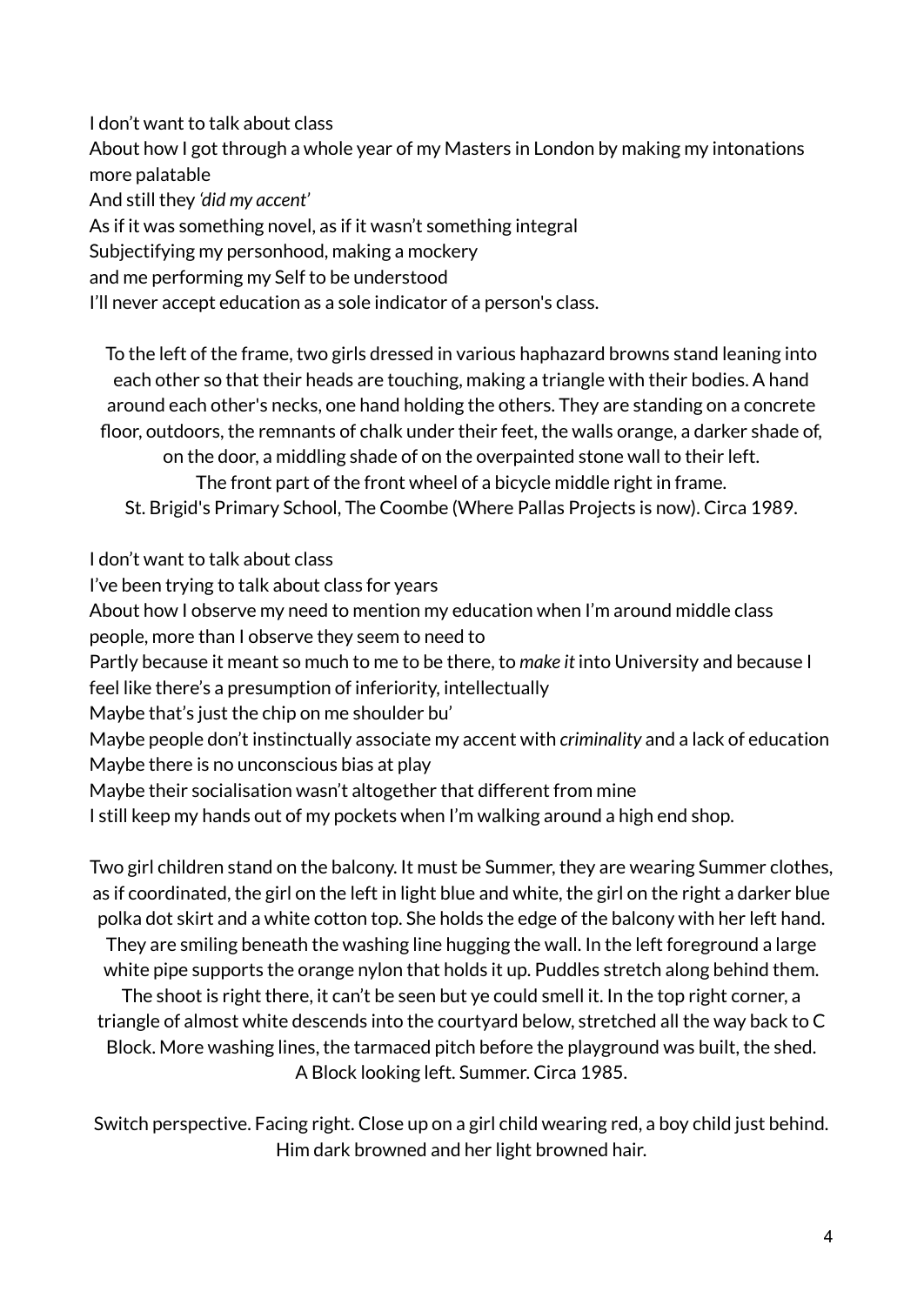A whitish triangle stretches from the bottom left corner to the middle of the top of the frame. Close up of a white door, white windows, bleached white lace curtains, the stairwell's outer structure behind the boy child's head. A Block looking right. Autumn. Circa 1985.

I don't want to talk about class

About the awkwardness and trepidation of liaising the spaces between Spaces the majority of your colleagues have never stood in Holding a triangular thought process

> *I'm* not supposed to be here. *I'm not allowed to be here. Thisisn't for us.*

Grappling with the trio of my own self doubt, the chip on my shoulder that pushes me to hold the ground I've gained, and the awareness that few of my people access these spaces, still The lingering survivor's guilt of working in *the auwrts 5*

About the weight that's carried, and the unquantifiable impacts of the two pillars

Trauma and Accommodation

Accommodation and Trauma

Playing themselves out in real time present and remembered past

The fear of losing a roof over your head cemented by the pain of remembering losing a roof over your head

Walking in the door of an arts centre to have a meeting carrying that baggage

After being in the Dole office trying to manage your claim without being cut off

The phonecalls from Seetec<sup>6</sup> aren't easy to explain to the uninitiated

I wear the mask, mask the fear, talk about the work, about the work I want to make, and the work you've seen collectively eases us into a middle ground of shared experience

I don't talk about the gas bill I can't pay and the phone bill I'm worried about and the fact that I'm nearing homelessness, again

Sitting notebook on lap with the smell of bleach in my nostrils because I was doing a cash in hand cleaning job earlier to pay the rent

I don't mention when I take the call to tell me I can collect the keys for the building where I'll be resident artist that I'm standing under the Boundary Wall <sup>7</sup> witnessing another Ireland the person on the phone will likely never see

Front it.

Front it out.

*Ye have to speculate to accumulate*

And if it wasn't for the Credit Union and my working family's support

I'd have no cash flow whatsoever

But I don't mention that in real time

<sup>5</sup> The Arts

<sup>&</sup>lt;sup>6</sup> <https://seetec.ie/>

<sup>&</sup>lt;sup>7</sup> [https://www.drugsandalcohol.ie/19595/1/The\\_Boundary\\_Wall\\_Report\\_March\\_2013.pdf](https://www.drugsandalcohol.ie/19595/1/The_Boundary_Wall_Report_March_2013.pdf)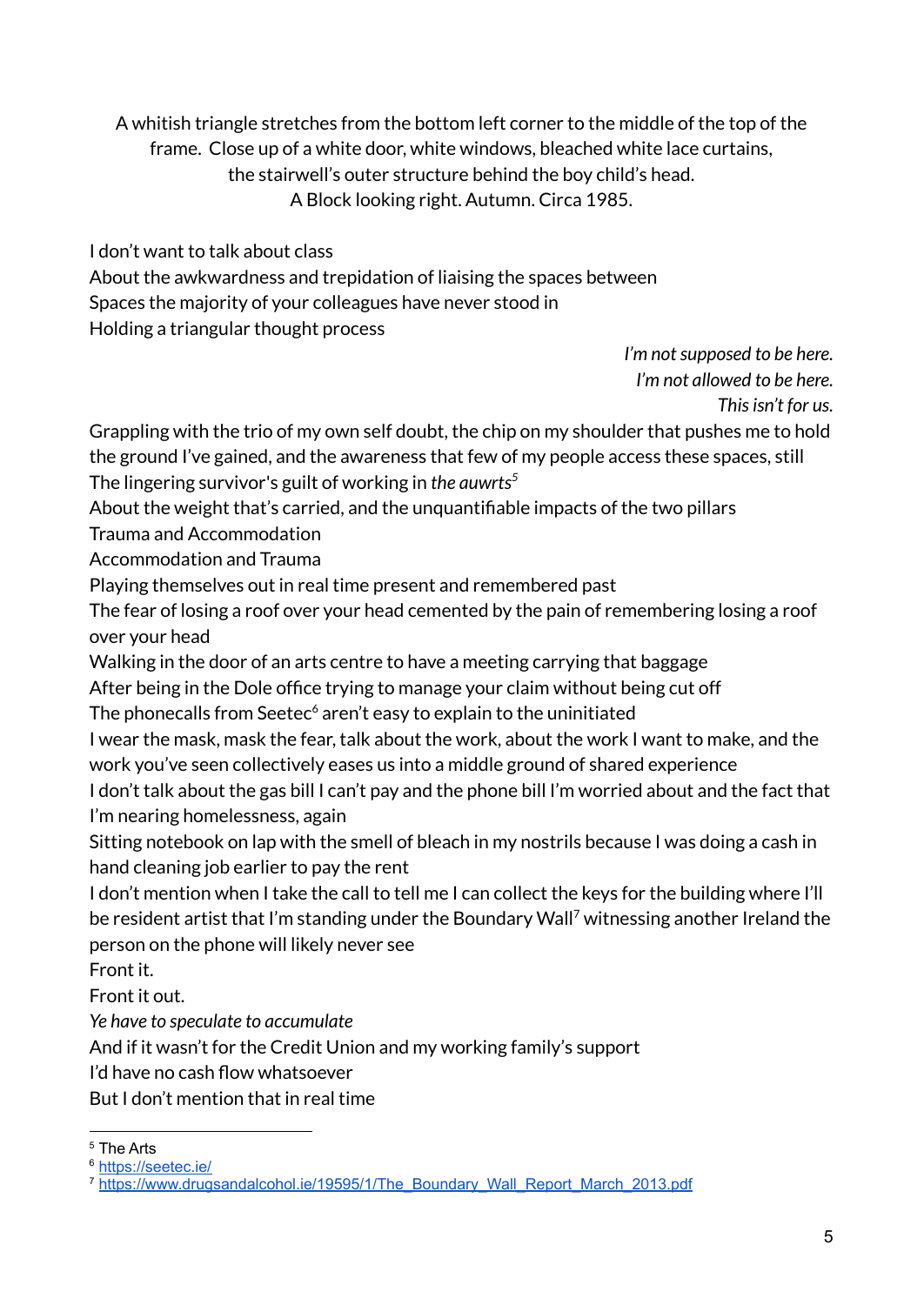I try to put it in the work, try to talk about it through the work

Try to articulate the nuance through the art

I remember a particularly horrendous second night of doing a one woman show struggling standing shaky legged on stage in front of a largely middle class audience, trying to articulate our family's journey through social housing, from the tenements to private ownership, and back to private rented, and looking out under the lights and realizing

'Ahhh, they don't know, they don't know what I'm talking about, and all I need to do is try and tell *them, it's not their fault they're rich.*'

A revelation I felt in my body as I scrambled to find purpose in what I was trying to do. Front it.

Front it out.

My first time performing in public made the news. I was an Angel at the Mansion House with the school. There's a grin on my face that can't be quantified as I stand there in profile, in a white tunic, golden threads that hold my wings behind me criss-crossing too close to my neck. The boy child beside me faces front, dressed the same, he holds his index finger in his

opposite hand and does not grin or smile.

Mansion House. Christmas. Circa 1982.

I don't want to talk about class

I've been talking about class for years

About the accents on stage that aren't real and the characters that aren't representative

About the sorta undertone of comedy that, generally speaking

Traditionally accompanied the middle class imagining of

Who We Are

Absorbing cultural specificity for someone else's entertainment

About how a whole production could be made about a whole area

Without any one actually engaging with any one actually from there

And that's okay because the tickets sell

Because it's not work made to interrogate or even to represent

Played for a largely middle class audience

Able to afford the ticket prices, and cultural leisure time

About how a whole spectrum of women with actual lived experience

Could be dismissed in favour of misrepresentation

Because really if ye were to mix the real with the imagined

The whole house of cards would collapse and

It's easier to sell the fiction

*Sure it's only a comedy, a good night out*

Three girls in silver dresses stand on stage, in white face make-up, hair in buns, one mic between on a yellow cord and a plastic shopping bag at it's base. The steel piping in the walls behind almost shades them in. The backs of womens permed heads are closer in the frame.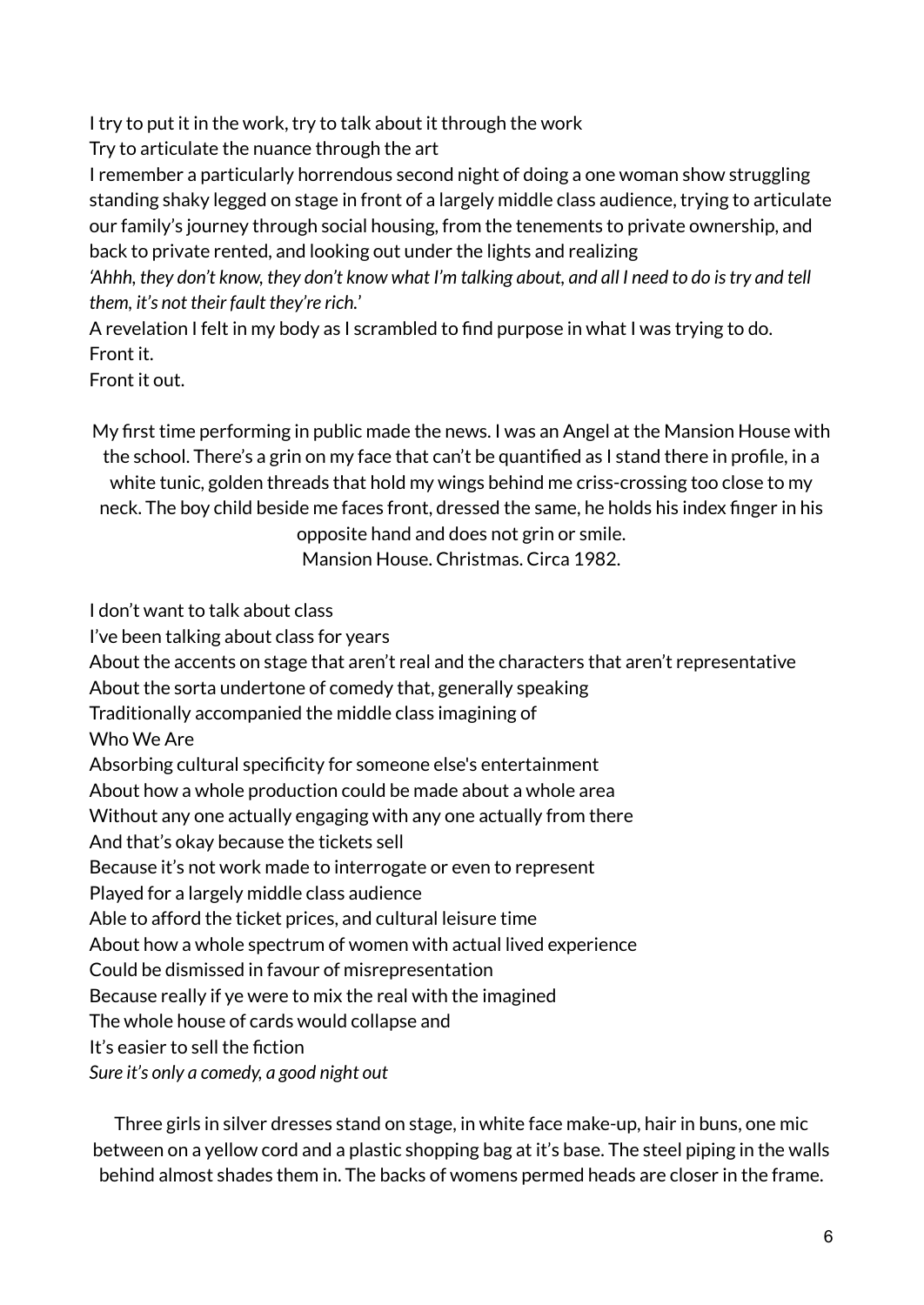They are playing the Trumpet Blowing Heralder's in the fountain in front of the Thomas Davis Monument on Dame Street, in front of Trinity College, there's four of them statues, so someone must have not turned up for the show. Rupert Guinness Hall. Circa 1987.

I don't want to be talking about class

About how even now it's a big deal when a working class writer has a show on in a big venue How even now ye see them welcoming their kin into that theatre *'for the first time'*

And even now, even though, there's a fair few working class people making work

We're pitching it to people in positions of power who mostly don't talk like us so we can get it made, still

About how the inroads and inreach<sup>8</sup> and broadening of audiences and access has been stifled in the pandemic

About how higher ticket prices and lower capacity potentially subvert inclusion I don't want to talk about class

About the guilt that pervades the success when there is success and the shame that pervades the failure when there is failure

Going home talking about the things you do in work that are alien to people who use their bodies

Who earn their living by giving of their bodies, still

Not in a performative sense

*Te lo sacas del cuerpo* - You take it out of your body

Literally, it's not a metaphor

*Your work is your worth Your work is your worth Your work is your worth*

Close up of two girls stood tight together holding hands, squinting for the camera in the sun. One ringleted dark haired draped in a knitted white shawl, the other wears a light blue lampshade cover on her head. An intricate red haired plait can be seen behind her right shoulder. Bertie Ahern, the then Lord Mayor of Dublin unveiled the plaque $^{\circ}$ , and I was convinced then he was me friend.

Centenary of St. Brigid's Primary School, The Coombe. Circa 1987.

I don't want to be talking about class, still

About how we live in a county run by a government at least one third of which don't believe That we are equal

Believe that we don't *get up early enough* to be counted the same

That, largely, we are *welfare cheatsthat cheat yis all*,

<sup>&</sup>lt;sup>8</sup> I don't say 'outreach' anymore, or 'anti-social' neither nor 'gangland'

<sup>&</sup>lt;sup>9</sup> The plaque has been removed since, history eroding...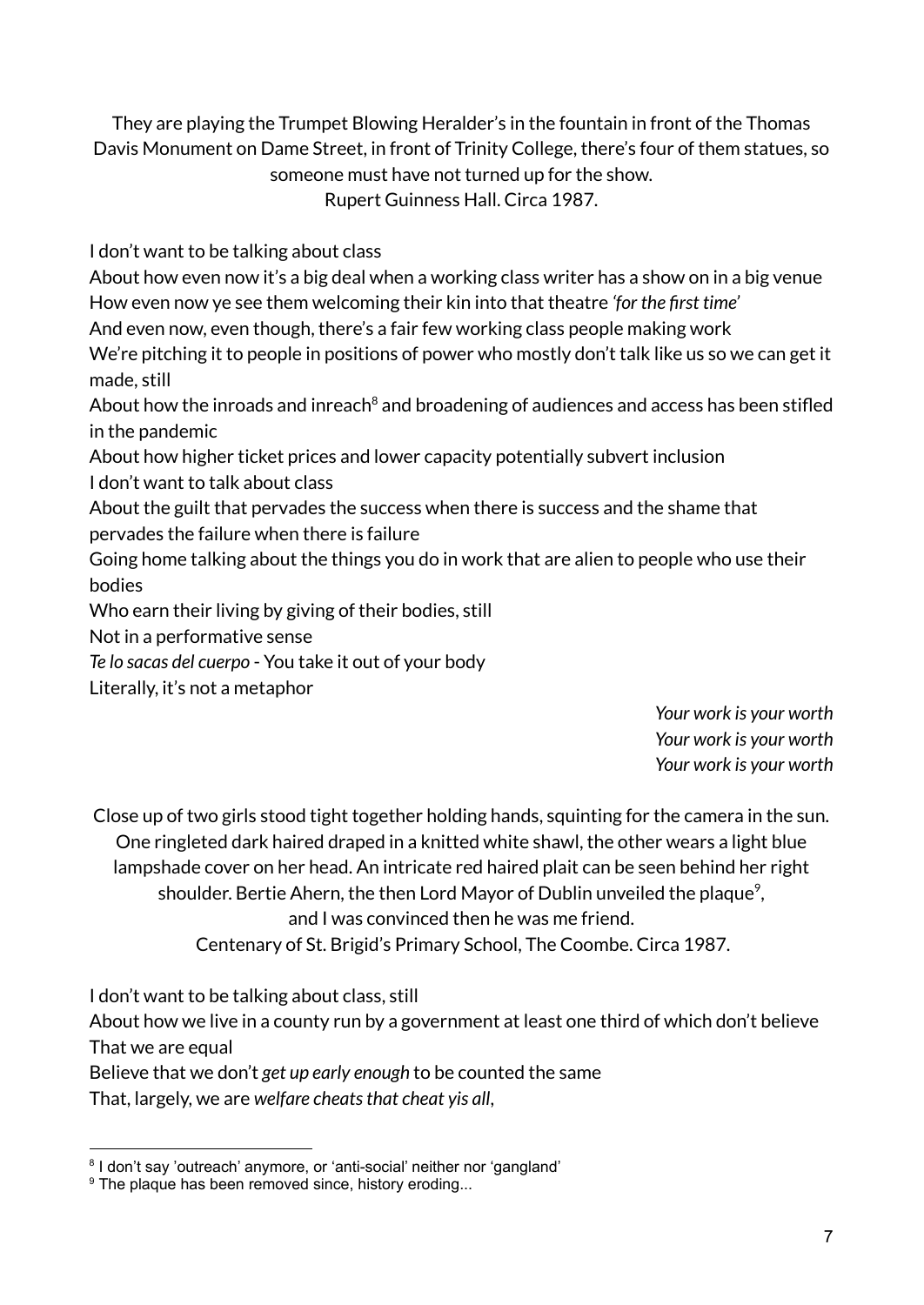Whose 2020 Programme for Government $^{\rm 10}$ , on page 77 of a 128 page document, wrote one line that says:

"We will examine the introduction of a new ground of discrimination, based on socio-economic disadvantaged status to the Employment Equality and Equal Status Acts." How you'd miss it if you weren't looking for it

If you didn't deliberately search for it because you read an article $^{11}$  that legislation is passing through the Dáil<sup>12</sup> to have socio-economic status included with the other nine grounds for discrimination

If you hadn't already read a legal comparison to similar legislation in other regions in a report from 2004 13

Not long before the crash that decimated any incremental ground gained by the community Before the crisis ate it up and spit out unfinished regeneration projects across our land Before the people in direct provision were forced to stay in an inhumane system even longer Before the people lost their homes and moved into hotels with their children and a disproportionate number of Traveller families have to access homeless services, still Before the pandemic and the tents were pitched on Henry Street, along the canals, the river, in corners in parks, outside the Custom House before they put up hoarding to block the people from sheltering beneath that colonial relic

## I don't want to talk about class

About the way her hands bled from hand washing sheets and she lost her eyesight from doing invisible mending but she still taught herself to paint by chewing the top of a matchstick to use as a paint brush when she lived in the tenements

About how he'd turn his neck from side to side, up and down to ease the arthritis after a lifetime constructing cars in a factory that made him lose his hearing

About how he did long day and night shifts working to ensure the supply of alcohol could reach the other working class communities on time and died young of cirrhosis of the liver partially from the fumes inhaled as he worked

About how she was bright and always reading books but college wasn't for girls so she was sent to the tech to learn to type other people's thoughts without time to think her own About the way she's worked since she was 14 years old, paid tax, was never on the dole and she still had to wait 18 months for an operation to take the cancer out of her face because she didn't have Health Insurance

<sup>11</sup> 10 'Programme for Government, Our Shared Future', June 2020: <https://www.gov.ie/en/publication/7e05d-programme-for-government-our-shared-future/>

[https://www.newstalk.com/news/sinn-fein-td-says-new-bill-aims-to-outlaw-discrimination-on-grounds-of-acce](https://www.newstalk.com/news/sinn-fein-td-says-new-bill-aims-to-outlaw-discrimination-on-grounds-of-accent-or-social-class-1140822) [nt-or-social-class-1140822](https://www.newstalk.com/news/sinn-fein-td-says-new-bill-aims-to-outlaw-discrimination-on-grounds-of-accent-or-social-class-1140822)

<sup>12</sup>[https://www.oireachtas.ie/en/bills/bill/2021/6/?highlight%5B0%5D=equality&highlight%5B1%5D=miscellane](https://www.oireachtas.ie/en/bills/bill/2021/6/?highlight%5B0%5D=equality&highlight%5B1%5D=miscellaneous&highlight%5B2%5D=provisions&highlight%5B3%5D=bill&highlight%5B4%5D=2021&tab=documents) [ous&highlight%5B2%5D=provisions&highlight%5B3%5D=bill&highlight%5B4%5D=2021&tab=documents](https://www.oireachtas.ie/en/bills/bill/2021/6/?highlight%5B0%5D=equality&highlight%5B1%5D=miscellaneous&highlight%5B2%5D=provisions&highlight%5B3%5D=bill&highlight%5B4%5D=2021&tab=documents)

<sup>&</sup>lt;sup>13</sup> 'Extending the Scope of Employment Equality Legislation: Comparative Perspectives on the Prohibited grounds of Discrimination', 2004: <https://www.justice.ie/en/JELR/Discrimination.pdf/Files/Discrimination.pdf>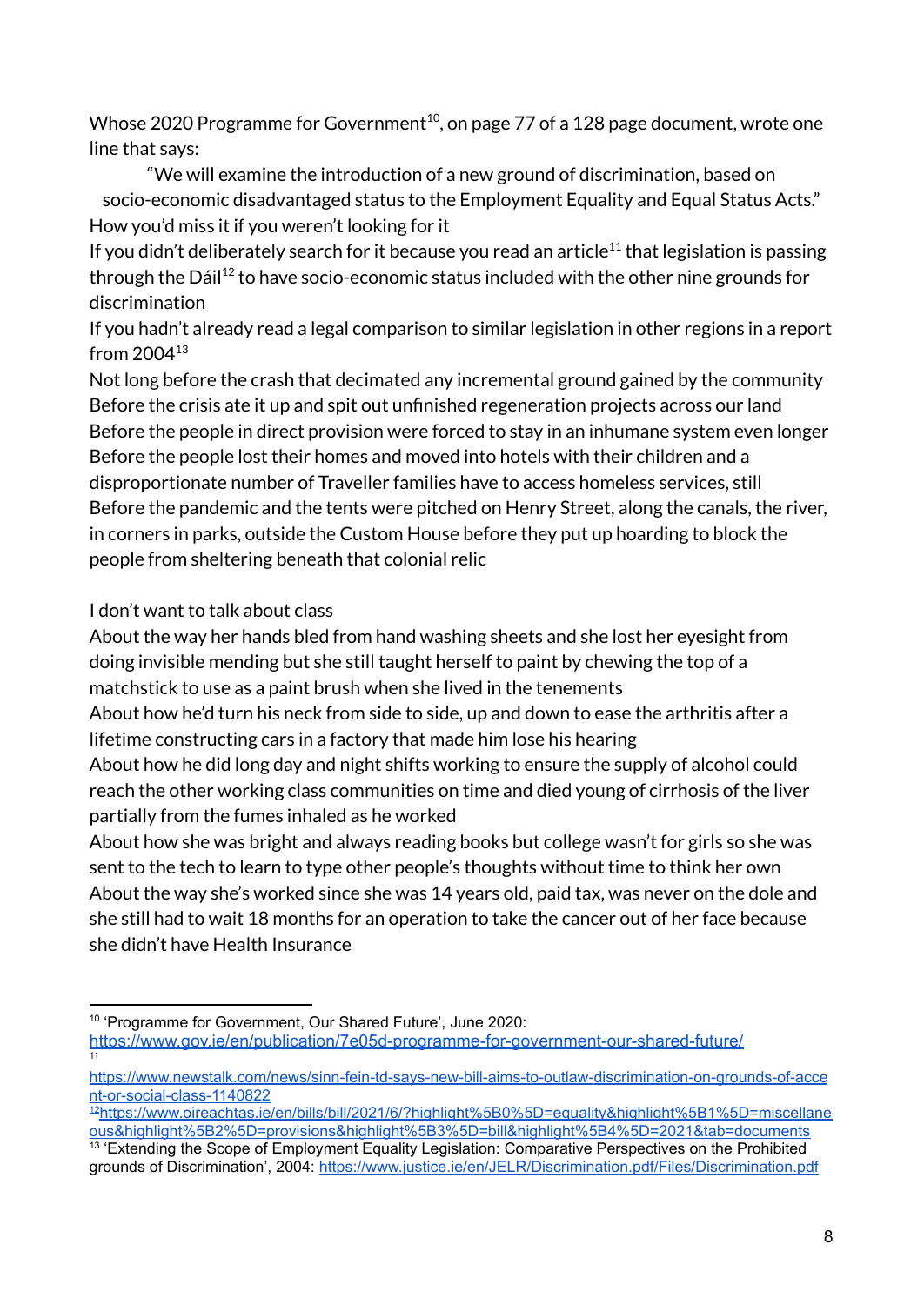About how he had to work in the '*black economy'* because there was little else work going on building sites in the seventies, how his back aches now because he'd no safety gear and they didn't pay his stamps so although he's worked all his life he's no way to prove it now he's older

About how we spent nearly a year of the pandemic listening to vintners on the national airwaves before we heard how any one in the community sector was managing About how they tried to tell us "We're all in this together"

But we knew from our contemporary history and the chronic austerity that we aren't even over yet, that

That simply is not the truth

Never was and is not now

The statue of Justice stands with her back to the city, still

*Mash potatoes and eggs, real butter Stew chewed in her mouth and fed to mine A tin ofsteak and kidney pie, watching the crust rise in the oven*

I don't want to talk about class

I don't want to talk about class

I don't want to talk about class

Because it makes me angry

*I do be ragin'*

*Shoutin' at the radio ragin'*

And it's hard to find the nuance through that anger<sup>14</sup>

Hard to articulate lived experience in a way that's comprehensible

Hard to talk about poverty when you've actually experienced it

And it's not just the shame of not having any money

It's the retraumatization that inevitably comes with the conversation

Insidious

Felt in the body

Less than, deficient, lack

Reinforced by the questioning of your self identity as working class

When we don't even use the word

Academically argued with, reframed without our participation

Remaining unquantifiable

Unlisted

Unexamined

It's hard to point to something, if you can't name it

And if it's not nameable

It stays tenuous, remains elusive

Yet paradoxically ideologically pervasive

<sup>&</sup>lt;sup>14</sup> Some people are able to use anger as fuel, but that doesn't work for me, anger saps me energy, cuts off me light.